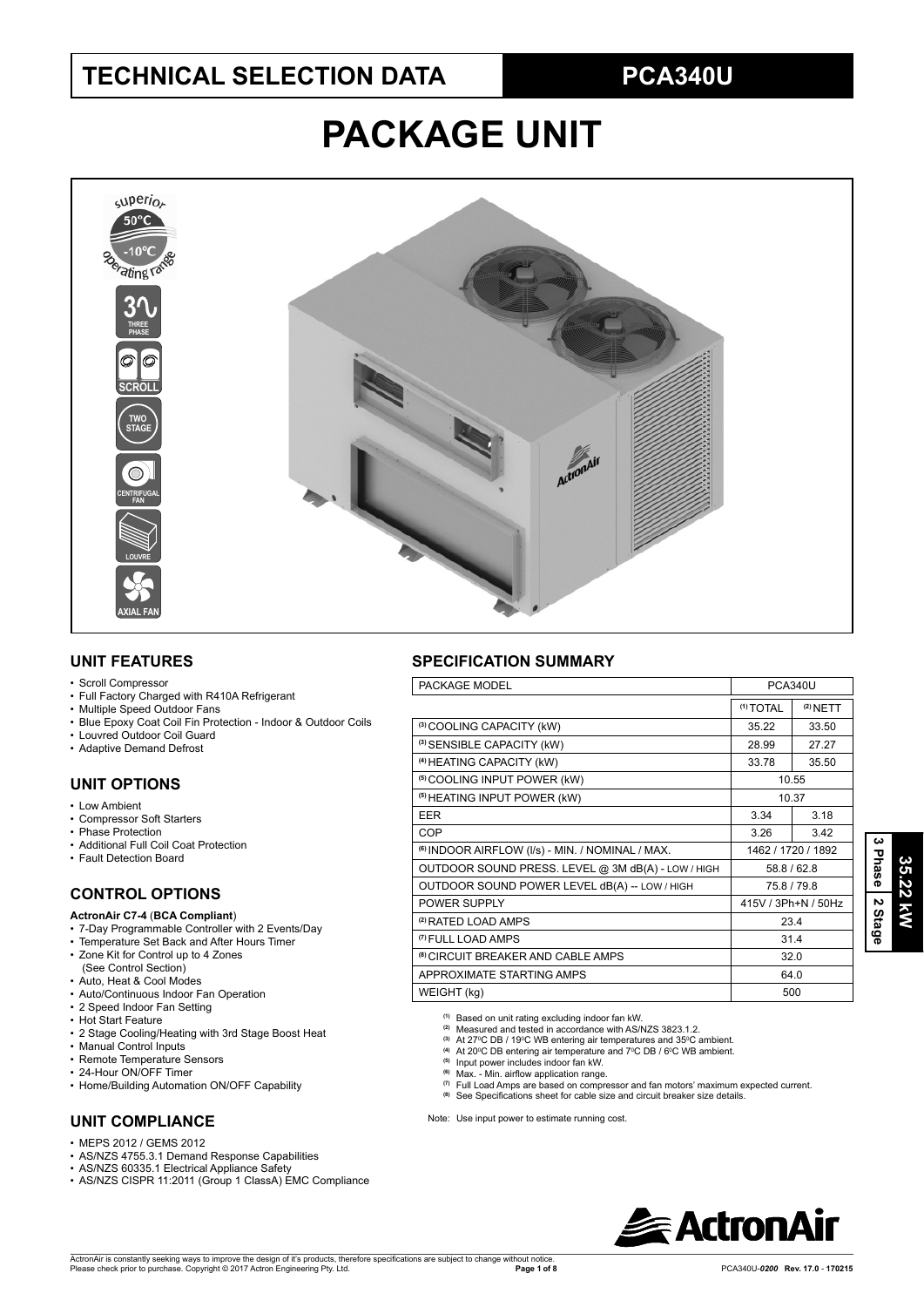# **CAPACITY SELECTION DATA PCA340U**

**COOLING PERFORMANCE**

| <u>UUULINU PERFURMANUE</u>          |                 |                 |       |       |       |       |       |                                         |       |       |       |       |       |
|-------------------------------------|-----------------|-----------------|-------|-------|-------|-------|-------|-----------------------------------------|-------|-------|-------|-------|-------|
| <b>AIR ENTERING</b><br><b>TOTAL</b> |                 |                 |       |       |       |       |       | <b>TOTAL SENSIBLE CAPACITY - KW</b>     |       |       |       |       |       |
| <b>OUTDOOR</b>                      | <b>INDOOR</b>   | <b>CAPACITY</b> |       |       |       |       |       | AT DB TEMPERATURE ONTO INDOOR COIL - °C |       |       |       |       |       |
| DB-°C                               | WB-°C           | kW              | 20    | 21    | 22    | 23    | 24    | 25                                      | 26    | 27    | 28    | 29    | 30    |
|                                     | 16              | 35.68           | 23.10 | 25.09 | 26.76 | 28.66 | 30.47 | 32.26                                   | 33.79 |       |       |       |       |
|                                     | 17              | 36.48           | 21.06 | 23.06 | 25.07 | 26.72 | 28.65 | 30.52                                   | 32.27 | 33.95 | 35.36 |       |       |
| 25                                  | 18              | 37.50           | 19.00 | 20.99 | 22.99 | 24.99 | 26.99 | 28.60                                   | 30.45 | 32.27 | 33.96 | 35.60 | 37.00 |
|                                     | 19              | 38.56           | 16.87 | 18.93 | 20.95 | 22.94 | 24.90 | 26.87                                   | 28.49 | 30.40 | 32.24 | 34.00 | 35.65 |
|                                     | $\overline{20}$ | 39.59           | 14.76 | 16.82 | 18.82 | 20.87 | 22.84 | 24.83                                   | 26.77 | 28.42 | 30.33 | 32.18 | 34.00 |
|                                     | $\overline{21}$ | 40.68           |       | 14.66 | 16.71 | 18.77 | 20.77 | 22.76                                   | 24.74 | 26.73 | 28.32 | 30.28 | 32.15 |
|                                     | 22              | 41.91           |       |       | 14.58 | 16.60 | 18.65 | 20.66                                   | 22.68 | 24.65 | 26.61 | 28.60 | 30.15 |
|                                     | 16              | 34.46           | 22.45 | 24.42 | 26.08 | 27.97 | 29.81 | 31.51                                   | 32.88 |       |       |       |       |
|                                     | 17              | 35.10           | 20.42 | 22.39 | 24.38 | 26.06 | 27.97 | 29.82                                   | 31.58 | 33.20 | 34.60 |       |       |
|                                     | $\overline{18}$ | 35.98           | 18.33 | 20.34 | 22.33 | 24.31 | 25.98 | 27.89                                   | 29.77 | 31.58 | 33.25 | 34.74 | 35.90 |
| 30                                  | 19              | 36.98           | 16.24 | 18.28 | 20.28 | 22.29 | 24.25 | 26.22                                   | 27.83 | 29.73 | 31.57 | 33.31 | 34.90 |
|                                     | 20              | 38.00           | 14.12 | 16.16 | 18.19 | 20.23 | 22.22 | 24.20                                   | 26.13 | 27.80 | 29.67 | 31.52 | 33.30 |
|                                     | 21              | 39.03           |       | 14.03 | 16.09 | 18.11 | 20.13 | 22.11                                   | 24.12 | 26.07 | 27.72 | 29.61 | 31.44 |
|                                     | $\overline{22}$ | 40.20           |       |       | 13.95 | 16.00 | 18.04 | 20.05                                   | 22.06 | 24.01 | 25.97 | 27.60 | 29.51 |
|                                     | 16              | 33.11           | 21.69 | 23.68 | 25.34 | 27.23 | 28.97 | 30.68                                   |       |       |       |       |       |
|                                     | 17              | 33.37           | 19.68 | 21.65 | 23.63 | 25.32 | 27.19 | 29.04                                   | 30.75 | 32.13 |       |       |       |
|                                     | 18              | 34.28           | 17.60 | 19.60 | 21.60 | 23.58 | 25.25 | 27.14                                   | 29.01 | 30.77 | 32.40 | 33.82 |       |
| 35                                  | 19              | 35.22           | 15.54 | 17.54 | 19.57 | 21.55 | 23.55 | 25.18                                   | 27.11 | 28.99 | 30.79 | 32.49 | 33.93 |
|                                     | $\overline{20}$ | 36.16           | 13.41 | 15.45 | 17.49 | 19.49 | 21.49 | 23.46                                   | 25.42 | 27.06 | 28.90 | 30.75 | 32.50 |
|                                     | 21              | 37.15           |       | 13.32 | 15.37 | 17.42 | 19.41 | 21.40                                   | 23.37 | 25.36 | 26.95 | 28.87 | 30.70 |
|                                     | $\overline{22}$ | 38.24           |       |       | 13.24 | 15.31 | 17.31 | 19.33                                   | 21.31 | 23.30 | 25.26 | 26.89 | 28.77 |
|                                     | 16              | 31.59           | 20.89 | 22.59 | 24.49 | 26.36 | 28.09 | 29.55                                   |       |       |       |       |       |
|                                     | 17              | 31.61           | 18.86 | 20.84 | 22.80 | 24.46 | 26.34 | 28.14                                   | 29.80 |       |       |       |       |
|                                     | 18              | 32.40           | 16.81 | 18.81 | 20.81 | 22.79 | 24.41 | 26.31                                   | 28.15 | 29.89 | 31.36 |       |       |
| 40                                  | 19              | 33.25           | 14.71 | 16.74 | 18.75 | 20.74 | 22.71 | 24.38                                   | 26.26 | 28.13 | 29.91 | 31.51 | 32.90 |
|                                     | $\overline{20}$ | 34.07           | 12.60 | 14.64 | 16.70 | 18.68 | 20.69 | 22.65                                   | 24.32 | 26.22 | 28.06 | 29.89 | 31.61 |
|                                     | 21              | 35.04           |       | 12.55 | 14.58 | 16.59 | 18.60 | 20.61                                   | 22.57 | 24.54 | 26.16 | 28.02 | 29.84 |
|                                     | $\overline{22}$ | 36.08           |       |       | 12.44 | 14.50 | 16.55 | 18.54                                   | 20.54 | 22.50 | 24.46 | 26.09 | 27.96 |
|                                     | 16              | 29.88           | 20.01 | 21.72 | 23.58 | 25.43 | 27.05 |                                         |       |       |       |       |       |
|                                     | $\overline{17}$ | 29.90           | 18.00 | 19.98 | 21.69 | 23.54 | 25.42 | 27.12                                   |       |       |       |       |       |
|                                     | 18              | 30.32           | 15.94 | 17.97 | 19.93 | 21.66 | 23.53 | 25.41                                   | 27.21 | 28.80 |       |       |       |
| 45                                  | 19              | 31.14           | 13.89 | 15.91 | 17.90 | 19.89 | 21.85 | 23.51                                   | 25.38 | 27.21 | 28.89 | 30.25 |       |
|                                     | 20              | 31.90           | 11.79 | 13.81 | 15.85 | 17.85 | 19.83 | 21.80                                   | 23.47 | 25.32 | 27.16 | 28.94 | 30.51 |
|                                     | 21              | 32.85           |       | 11.71 | 13.76 | 15.78 | 17.80 | 19.76                                   | 21.75 | 23.41 | 25.28 | 27.11 | 28.95 |
|                                     | $\overline{22}$ | 33.78           |       |       | 11.63 | 13.71 | 15.69 | 17.72                                   | 19.71 | 21.67 | 23.35 | 25.25 | 27.10 |
|                                     | 16              | 28.03           | 19.05 | 20.76 | 22.60 | 24.39 | 25.84 |                                         |       |       |       |       |       |
|                                     | 17              | 28.04           | 17.07 | 19.04 | 20.74 | 22.59 | 24.40 | 25.99                                   |       |       |       |       |       |
|                                     | 18              | 28.06           | 15.03 | 17.02 | 19.00 | 20.71 | 22.56 | 24.40                                   | 26.11 | 27.58 |       |       |       |
| 50                                  | 19              | 28.86           | 12.98 | 14.98 | 16.98 | 18.97 | 20.68 | 22.55                                   | 24.40 | 26.18 | 27.69 |       |       |
|                                     | $\overline{20}$ | 29.50           | 10.88 | 12.93 | 14.93 | 16.95 | 18.91 | 20.86                                   | 22.51 | 24.35 | 26.15 | 27.82 |       |
|                                     | $\overline{21}$ | 30.37           |       | 10.84 | 12.86 | 14.88 | 16.87 | 18.85                                   | 20.79 | 22.46 | 24.32 | 26.13 | 27.90 |
|                                     | $\overline{22}$ | 31.21           |       |       | 10.76 | 12.78 | 14.80 | 16.81                                   | 18.79 | 20.74 | 22.43 | 24.26 | 26.11 |

## **HEATING PERFORMANCE**

| <b>WB TEMP</b><br>ON OD | <b>HEATING CAPACITY - kW</b><br>AT DB ENTERING INDOOR - °C |       |       |       |       |       |       |       |       |       |
|-------------------------|------------------------------------------------------------|-------|-------|-------|-------|-------|-------|-------|-------|-------|
| <b>COIL-</b> °C         |                                                            | 16    |       | 18    | 20    |       | 22    |       | 24    |       |
|                         | TН                                                         | IН    | TН    | ΙH    | ΤН    | IΗ    | ΤН    | IН    | TН    | ıн    |
| $-10$                   | 22.26                                                      | 21.37 | 22.04 | 21.16 | 21.80 | 20.93 | 21.66 | 20.79 | 21.45 | 20.60 |
| -8                      | 23.62                                                      | 22.44 | 23.40 | 22.23 | 23.15 | 22.00 | 22.97 | 21.82 | 22.75 | 21.61 |
| $-6$                    | 24.94                                                      | 23.44 | 24.71 | 23.23 | 24.55 | 23.08 | 24.33 | 22.87 | 24.09 | 22.64 |
| $-4$                    | 26.39                                                      | 24.28 | 26.15 | 24.06 | 25.97 | 23.89 | 25.74 | 23.69 | 25.50 | 23.46 |
| $-2$                    | 27.89                                                      | 24.82 | 27.67 | 24.62 | 27.45 | 24.43 | 27.20 | 24.21 | 26.96 | 23.99 |
| 0                       | 29.49                                                      | 25.95 | 29.29 | 25.77 | 29.02 | 25.54 | 28.76 | 25.31 | 28.50 | 25.08 |
| $\overline{2}$          | 31.01                                                      | 28.22 | 30.76 | 28.00 | 30.52 | 27.77 | 30.26 | 27.54 | 29.97 | 27.28 |
| 4                       | 32.65                                                      | 32.65 | 32.38 | 32.38 | 32.10 | 32.10 | 31.82 | 31.82 | 31.53 | 31.53 |
| 6                       | 34.35                                                      | 34.35 | 34.06 | 34.06 | 33.78 | 33.78 | 33.48 | 33.48 | 33.15 | 33.15 |
| 8                       | 36.17                                                      | 36.17 | 35.88 | 35.88 | 35.56 | 35.56 | 35.24 | 35.24 | 34.89 | 34.89 |
| 10                      | 38.07                                                      | 38.07 | 37.75 | 37.75 | 37.40 | 37.40 | 37.06 | 37.06 | 36.82 | 36.82 |
| 12                      | 40.07                                                      | 40.07 | 39.71 | 39.71 | 39.45 | 39.45 | 39.08 | 39.08 | 38.72 | 38.72 |
| 14                      | 42.26                                                      | 42.26 | 41.88 | 41.88 | 41.49 | 41.49 | 41.09 | 41.09 | 40.70 | 40.70 |
| 16                      | 44.47                                                      | 44.47 | 44.02 | 44.02 | 43.62 | 43.62 | 43.17 | 43.17 | 42.73 | 42.73 |
| 18                      | 46.73                                                      | 46.73 | 46.29 | 46.29 | 45.82 | 45.82 | 45.34 | 45.34 | 44.85 | 44.85 |

**TH -** Total Heating Capacity (kW).

 **IH -** Integrated Heating Capacity (kW) Includes defrost losses.

# **AIRFLOW CORRECTION MULTIPLIER**

| % VARIATION                    | $-15%$ | $-10%$ | $-5%$ | <b>NOMINAL</b> | $+5%$ | $+10%$ |
|--------------------------------|--------|--------|-------|----------------|-------|--------|
| <b>INDOOR AIRFLOW</b><br>(1/s) | 1462   | 1548   | 1634  | 1720           | 1806  | 1892   |
| <b>TOTAL COOLING</b>           | 0.972  | 0.982  | 0.991 | 1.00           | 1.008 | 1.014  |
| SENSIBLE COOLING               | 0.919  | 0.947  | 0.973 | 1.00           | 1.027 | 1.053  |
| <b>HEATING FACTOR</b>          | 0.991  | 0.994  | 0.997 | 1.00           | 1.002 | 1.004  |
|                                |        |        |       |                |       |        |

#### **NOTES:**

1. No allowance has been made for the effect of indoor fan motor.<br>2. Selection tables are based on nominal airflows.

Correction factors must be applied for selection away from these conditions.

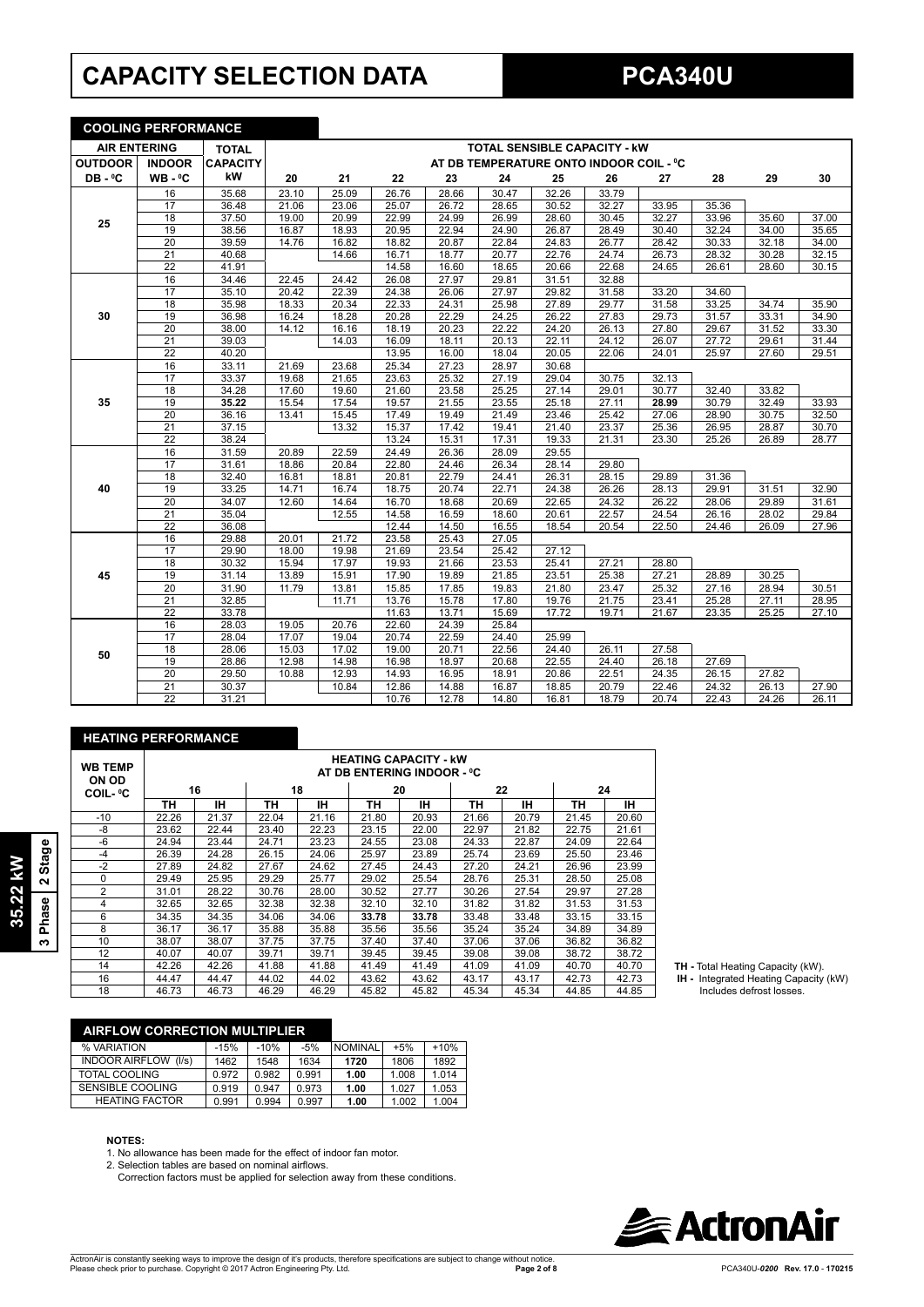# **DIMENSIONS AND FAN CURVE PCA340U**





### **INDOOR UNIT FAN CURVE \***





ActronAir is constantly seeking ways to improve the design of it's products, therefore specifications are subject to change without notice.<br>Please check prior to purchase. Copyright © 2017 Actron Engineering Pty. Ltd.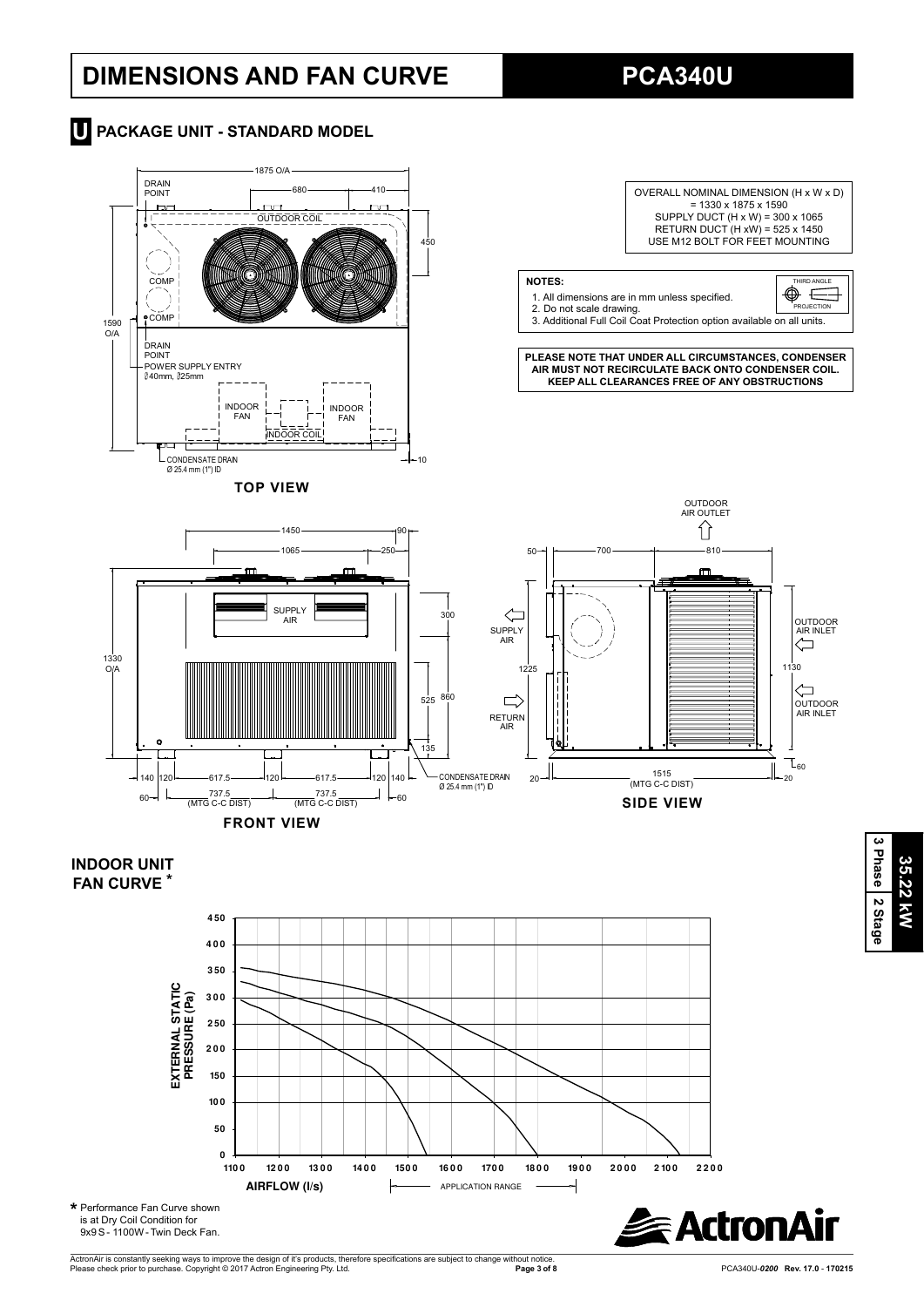## **Outdoor Radiated**

## **Sound Power**

| Level (SWL) |  |
|-------------|--|
|-------------|--|

| Fan Speed | Sound Power Level<br>dB(A) | Octave Band Centre Frequency (Hz), dB |      |      |      |      |      |      |  |
|-----------|----------------------------|---------------------------------------|------|------|------|------|------|------|--|
|           |                            | 125                                   | 250  | 500  | 1k   | 2k   | 4k   | 8k   |  |
| LOW       | 75.8                       | 75.2                                  | 73.6 | 73.1 | 71.1 | 66.9 | 65.0 | 59.7 |  |
| High      | 79.8                       | 78.2                                  | 77.8 | 77.0 | 75.3 | 71.0 | 69.0 | 63.9 |  |

## **Indoor Outlet**

#### **Sound Power**

**Level (SWL)**

| <b>Airflow Setting</b> | Airflow<br>Li/s | Sound<br>Power Level | Octave Band Centre Frequency (Hz), dB |      |      |      |      |      |      |  |
|------------------------|-----------------|----------------------|---------------------------------------|------|------|------|------|------|------|--|
|                        |                 | dB(A)                | 125                                   | 250  | 500  | 1k   | 2k   | 4k   | 8k   |  |
| Nominal                | 1720            | 81.0                 | 79.5                                  | 80.1 | 78.0 | 75.8 | 73.2 | 69.5 | 64.5 |  |

### **OUTDOOR RADIATED INDOOR OUTLET**





#### **NOTES:**

- 1. Radiated sound power levels are based on ISO 3743-2.
- 2. Outlet sound power levels are based on ISO 13347-2.

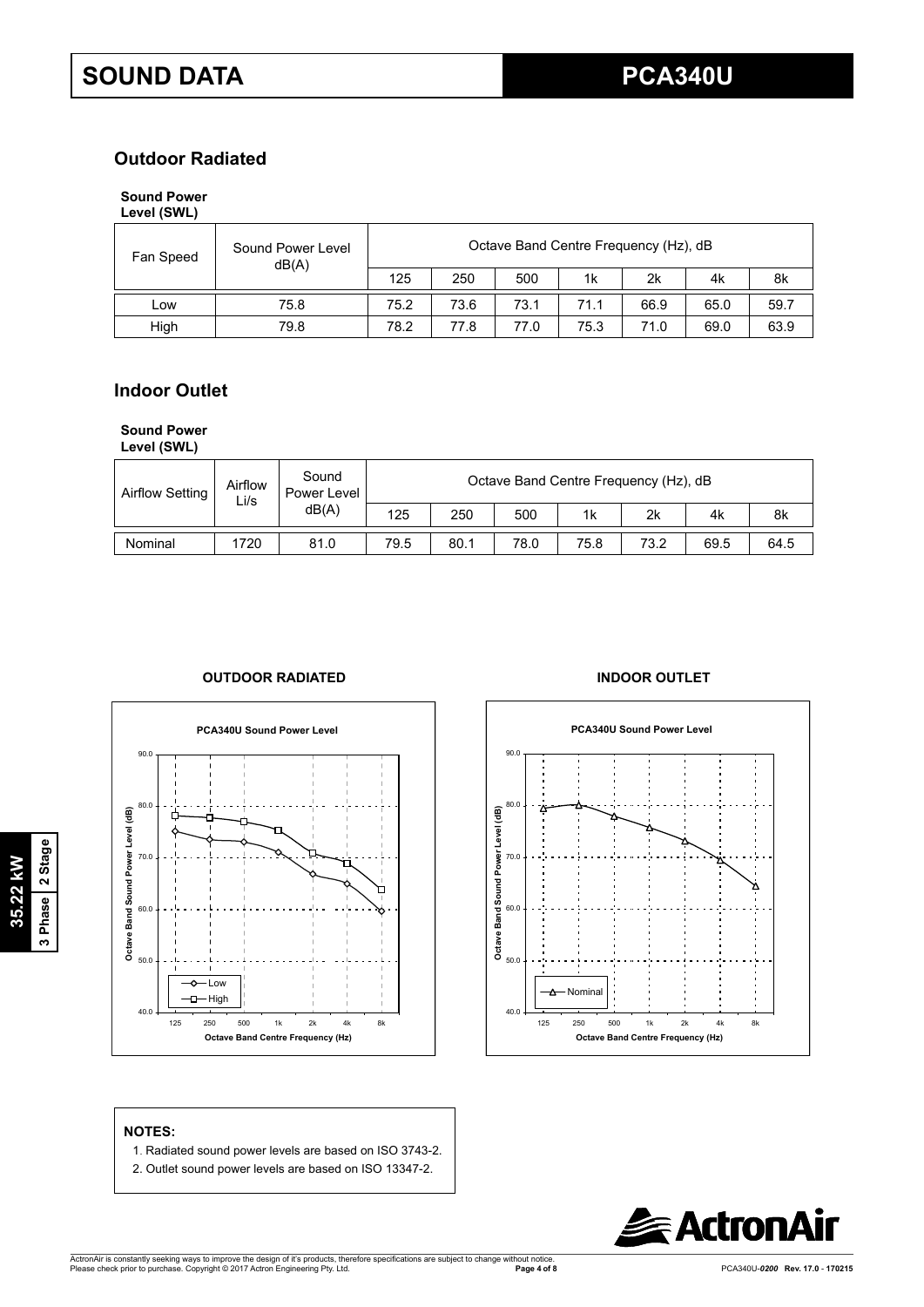# **SPECIFICATIONS PCA340U**

| <b>CONSTRUCTION</b>                                                                                                                                                                          |                                            |                                                          | <b>COMPRESSOR</b>                                        |              |                   |                                                                           |                                                                                                                                                                               |  |
|----------------------------------------------------------------------------------------------------------------------------------------------------------------------------------------------|--------------------------------------------|----------------------------------------------------------|----------------------------------------------------------|--------------|-------------------|---------------------------------------------------------------------------|-------------------------------------------------------------------------------------------------------------------------------------------------------------------------------|--|
| <b>CABINET BASE</b>                                                                                                                                                                          | 1.6 mm Galvanized Steel                    |                                                          | NUMBER PER UNIT x TYPE                                   |              |                   | 2 x Scroll (Hermetic)                                                     |                                                                                                                                                                               |  |
| CABINET TOP AND SIDES                                                                                                                                                                        | 0.9 - 1.2 mm ZA & Galv. Steel              |                                                          | <b>FULL LOAD AMPS</b>                                    |              |                   | 19.4                                                                      |                                                                                                                                                                               |  |
| <b>SURFACE FINISH</b>                                                                                                                                                                        | 65 microns                                 | <b>LOCKED ROTOR AMPS</b>                                 |                                                          |              |                   | 64.0                                                                      |                                                                                                                                                                               |  |
| <b>Baked Polyester Powder Coat</b>                                                                                                                                                           |                                            | <b>STARTING METHOD</b><br>D.O.L. (optional soft starter) |                                                          |              |                   |                                                                           |                                                                                                                                                                               |  |
| <b>INSULATION</b>                                                                                                                                                                            |                                            |                                                          | <b>REFRIGERATION SYSTEM</b>                              |              |                   |                                                                           |                                                                                                                                                                               |  |
|                                                                                                                                                                                              | 10 mm Foil Faced Polyethylene              |                                                          | <b>REFRIGERANT TYPE</b>                                  |              |                   | <b>R-410A</b>                                                             |                                                                                                                                                                               |  |
| <b>TYPE</b>                                                                                                                                                                                  | 20 mm Expanded Polystyrene                 |                                                          | <b>EXPANSION CONTROL</b>                                 |              |                   | <b>Direct Expansion Orifice</b>                                           |                                                                                                                                                                               |  |
| <b>SOUND LEVEL * dB(A)</b>                                                                                                                                                                   |                                            |                                                          | FACTORY CHARGE (grams)                                   |              |                   |                                                                           | 6,910 per stage (per compressor)                                                                                                                                              |  |
| SOUND PRESS. - Low / High                                                                                                                                                                    | 58.8 / 62.8 @ 3m Distance                  |                                                          | <b>FILTER DRIER</b>                                      |              |                   |                                                                           |                                                                                                                                                                               |  |
| SOUND POWER LEVEL - Low / High                                                                                                                                                               | 75.8/79.8                                  |                                                          | <b>CONNECTION SIZE &amp; TYPE</b>                        |              |                   |                                                                           | 9.52 mm (3/8") ODF Soldered Bi-Flow                                                                                                                                           |  |
| Sound data are based on outdoor fan's manufacturer sound level data.                                                                                                                         |                                            |                                                          | <b>FACTORY SUPPLIED / FITTED</b>                         |              |                   | No                                                                        |                                                                                                                                                                               |  |
| <b>ELECTRICAL</b>                                                                                                                                                                            |                                            |                                                          |                                                          |              |                   | See Installation Section for complete Filter Drier specifications.        |                                                                                                                                                                               |  |
| POWER SUPPLY - 50 Hz                                                                                                                                                                         | 415 Volts x 3 Phase + Neutral              |                                                          |                                                          |              |                   |                                                                           |                                                                                                                                                                               |  |
| VOLTAGE RANGE (min - max)                                                                                                                                                                    | 400V - 440V                                |                                                          | <b>PROTECTION DEVICES</b><br>HIGH PRESSURE CUTOUT SWITCH |              |                   |                                                                           |                                                                                                                                                                               |  |
| FULL LOAD AMPS * - Phase 1                                                                                                                                                                   | 31.4                                       |                                                          | LOW PRESSURE CUTOUT SWITCH                               |              |                   |                                                                           | Nonadjustable (Automatic Reset)<br>Nonadjustable (Automatic Reset)                                                                                                            |  |
| FULL LOAD AMPS * - Phase 2 & 3                                                                                                                                                               | 21.3 & 22.4                                |                                                          | <b>COMPRESSOR MOTOR TEMP.</b>                            |              |                   | <b>Internal Thermal Cut-Out</b>                                           |                                                                                                                                                                               |  |
| <b>RATED LOAD AMPS**</b>                                                                                                                                                                     | 23.4                                       |                                                          | <b>INDOOR FAN OVERLOAD</b>                               |              |                   | Internal Thermal Cut-Out                                                  |                                                                                                                                                                               |  |
| APPROX. STARTING AMPS                                                                                                                                                                        | 64.0                                       |                                                          | OUTDOOR FAN OVERLOAD                                     |              |                   | Internal Thermal Cut-Out                                                  |                                                                                                                                                                               |  |
| <b>IP RATING</b>                                                                                                                                                                             | <b>IP44</b>                                |                                                          | <b>SUMP HEATER WATTS</b>                                 |              |                   |                                                                           | 2 x 30 W during Comp. Off Cycle                                                                                                                                               |  |
| IMPORTANT - The local electricity authority may require limits on starting current and                                                                                                       |                                            |                                                          | <b>ELECTRIC CONTROLS</b>                                 |              |                   |                                                                           |                                                                                                                                                                               |  |
| voltage drop, please check prior to purchase.                                                                                                                                                |                                            |                                                          | <b>DEFROST METHOD</b>                                    |              |                   | Reverse Cycle                                                             |                                                                                                                                                                               |  |
| * Full Load Amps are based on compressor and fan motor's maximum expected current.<br>** Rated Load Amps are measured and tested in accordance with AS/NZS3823.1.2.                          |                                            | <b>DEFROST TYPE</b>                                      |                                                          |              |                   | <b>Adaptive Demand Defrost</b>                                            |                                                                                                                                                                               |  |
|                                                                                                                                                                                              |                                            |                                                          | CONTROL CIRCUIT BREAKER                                  |              |                   | 16.0 Amps                                                                 |                                                                                                                                                                               |  |
| <b>CABLE SIZE &amp; CIRCUIT BREAKER SIZE</b><br>Suggested minimum cable size should be used as a guide only, refer to AS/NZS 3000<br>"Australian/New Zealand Wiring Rules" for more details. |                                            |                                                          | <b>CONTROL FIELD WIRING</b>                              |              |                   |                                                                           | 2 Core 14 / 0.20 Screened Cable                                                                                                                                               |  |
| CABLE SIZE (MAIN LINE)                                                                                                                                                                       | 6.0mm <sup>2</sup> (SUGGESTED MINIMUM)     |                                                          | <b>OPERATING RANGE</b>                                   |              |                   |                                                                           |                                                                                                                                                                               |  |
| CIRCUIT BREAKER SIZE - AMPS                                                                                                                                                                  | 32.0                                       |                                                          |                                                          |              |                   | recommended range of operating conditions as shown below.                 | It is essential that the unit is correctly sized for the application and operates within its                                                                                  |  |
| <b>OUTDOOR COIL</b>                                                                                                                                                                          |                                            |                                                          |                                                          |              |                   | <b>INDOOR</b>                                                             | <b>OUTDOOR</b>                                                                                                                                                                |  |
| <b>TUBE TYPE</b>                                                                                                                                                                             | Copper - Rifle Bore                        |                                                          | <b>MODE</b>                                              | <b>RANGE</b> |                   | <b>AIR INTAKE</b>                                                         | <b>AIR INTAKE</b>                                                                                                                                                             |  |
| <b>FIN TYPE</b>                                                                                                                                                                              | Aluminium - Wave                           |                                                          |                                                          | Max.         |                   | <b>TEMPERATURE</b><br>30°C DB / 22°C WB                                   | <b>TEMPERATURE</b><br>50°C DB                                                                                                                                                 |  |
| FACE AREA (m sqr)                                                                                                                                                                            | 2.50                                       | Cooling                                                  |                                                          | Min.         |                   | 20°C DB / 16°C WB                                                         | 15°C DB                                                                                                                                                                       |  |
| FIN SPACING (per m)                                                                                                                                                                          | 472                                        |                                                          |                                                          | Max.         | $24^{\circ}$ CDB  |                                                                           | 19.5°C DB / 18°C WB                                                                                                                                                           |  |
| <b>COIL COATING</b>                                                                                                                                                                          | Blue Epoxy Coat Coil Fin Protection        | Heating                                                  |                                                          | Min.         | 16°C DB           |                                                                           | $-10^{\circ}$ C WB                                                                                                                                                            |  |
| <b>ROWS</b>                                                                                                                                                                                  | ---                                        |                                                          |                                                          |              |                   | IMPORTANT - For low ambient cooling use option S. Lower ambient available |                                                                                                                                                                               |  |
| <b>OUTDOOR FAN</b>                                                                                                                                                                           |                                            |                                                          |                                                          | Max.         |                   | 29°C DB / 19°C WB                                                         | on request. Contact your nearest ActronAir office for more details.<br>50°C DB                                                                                                |  |
| NUMBER OF FANS x TYPE                                                                                                                                                                        | 2 x Axial                                  | Low                                                      | Option S                                                 | Min.         | 20°C DB / 15°C WB |                                                                           | 5°C DB                                                                                                                                                                        |  |
| NUMBER OF BLADES PER FAN                                                                                                                                                                     | 4                                          | Ambient                                                  | On                                                       | Max.         |                   | 29°C DB / 19°C WB                                                         | 50°C DB                                                                                                                                                                       |  |
| DIAMETER (mm)                                                                                                                                                                                | 560                                        | Cooling                                                  | Request                                                  | Min.         |                   | 20°C DB / 15°C WB                                                         | -5°C DB                                                                                                                                                                       |  |
| <b>OUTPUT kW</b>                                                                                                                                                                             | 0.37                                       |                                                          |                                                          |              |                   |                                                                           |                                                                                                                                                                               |  |
| MOTOR TYPE / DRIVE TYPE                                                                                                                                                                      | 6 Pole External Rotor / Direct Drive       |                                                          | <b>AIR FILTERS</b>                                       |              |                   |                                                                           |                                                                                                                                                                               |  |
| FAN SPEED CONTROL                                                                                                                                                                            | 2 Speed via Capacitor                      |                                                          |                                                          |              |                   |                                                                           | All return air including fresh air must have adequate filters supplied and fitted by the<br>installing contractor. Filters must be located in accessible location between the |  |
| The standard type outdoor fans fitted to this unit will accept up to 5Pa<br>of external static resistance.                                                                                   |                                            |                                                          | return air grille and the unit.-                         |              |                   | ActronAir® does not supply or make any provisions for return air filter.  |                                                                                                                                                                               |  |
| <b>INDOOR COIL</b>                                                                                                                                                                           |                                            |                                                          |                                                          |              |                   |                                                                           |                                                                                                                                                                               |  |
| <b>TUBE TYPE</b>                                                                                                                                                                             | Copper - Rifle Bore                        |                                                          |                                                          |              |                   |                                                                           |                                                                                                                                                                               |  |
| FIN TYPE                                                                                                                                                                                     | Aluminium - Louvre                         |                                                          |                                                          |              |                   |                                                                           |                                                                                                                                                                               |  |
| FACE ARE (m sqr)                                                                                                                                                                             | 0.86                                       |                                                          |                                                          |              |                   |                                                                           |                                                                                                                                                                               |  |
| FIN SPACING (per m)                                                                                                                                                                          | 472                                        |                                                          |                                                          |              |                   |                                                                           |                                                                                                                                                                               |  |
| <b>COIL COATING</b>                                                                                                                                                                          | Blue Epoxy Coat Coil Fin Protection        |                                                          |                                                          |              |                   |                                                                           |                                                                                                                                                                               |  |
| <b>ROWS</b>                                                                                                                                                                                  | ---                                        |                                                          |                                                          |              |                   |                                                                           |                                                                                                                                                                               |  |
| <b>INDOOR FAN</b>                                                                                                                                                                            |                                            |                                                          |                                                          |              |                   |                                                                           |                                                                                                                                                                               |  |
|                                                                                                                                                                                              |                                            |                                                          |                                                          |              |                   |                                                                           |                                                                                                                                                                               |  |
| NUMBER OF FANS x TYPE<br>DIAMETER / WIDTH (mm)                                                                                                                                               | 1 x Twin Deck Centrifugal Fan<br>240 x 240 |                                                          |                                                          |              |                   |                                                                           |                                                                                                                                                                               |  |
| <b>OUTPUT KW / INPUT KW</b>                                                                                                                                                                  | 1.10 / 1.72                                |                                                          |                                                          |              |                   |                                                                           |                                                                                                                                                                               |  |
| MOTOR TYPE / DRIVE TYPE                                                                                                                                                                      | 3 Speed 4 Pole / Direct                    |                                                          |                                                          |              |                   |                                                                           |                                                                                                                                                                               |  |
|                                                                                                                                                                                              |                                            |                                                          |                                                          |              |                   |                                                                           |                                                                                                                                                                               |  |



**3 Phase**

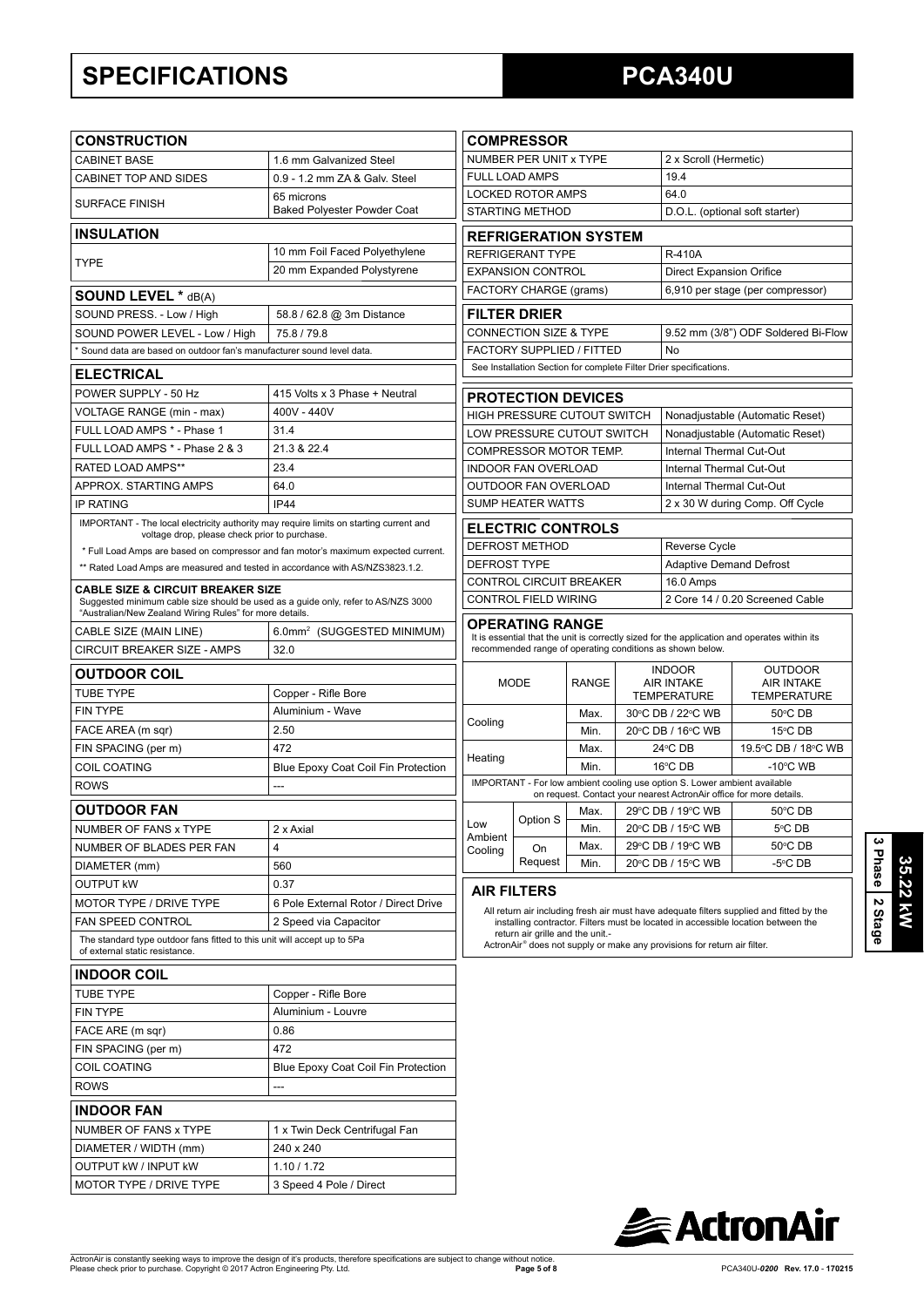

# **WIRING DIAGRAM PCA340U**

**35.22 kW 3 Phase 2 Stage**

35.22 kW

3 Phase 2 Stage

ActronAir is constantly seeking ways to improve the design of it's products, therefore specifications are subject to change without notice.<br>Please check prior to purchase. Copyright © 2017 Actron Engineering Pty. Ltd.